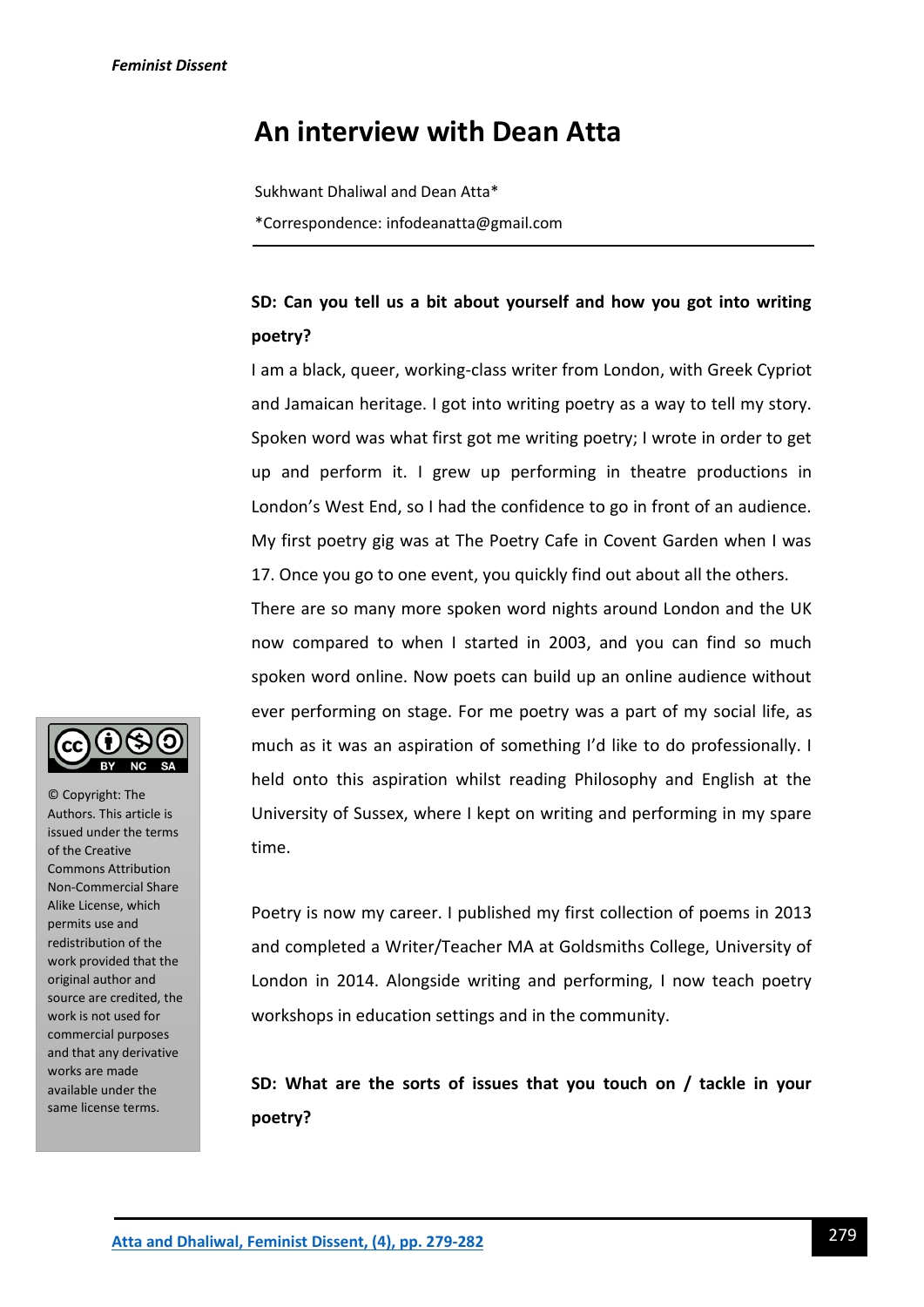*Feminist Dissent*

I write about race and sexuality a lot. I also write about family and relationships, but in terms of what one would call issues, it's mostly the aforementioned. My debut poetry collection is called *I Am Nobody's Nigger*, the title taken from a poem I wrote about my relationship with Hip Hop and the historical and current use of the N-word. Other prominent poems from that collection include "Young, Black and Gay" which is a proud poem about defining oneself, and "Rome is Eternal" which is about using the dating app Grindr on a visit to Italy. "Revolution" which is featured in this Issue is also from this collection and is one of the first poems I wrote when I was 17. I published the collection when I was 28 and the poems within it cover a decade of my life from 17 to 27.

**SD: The three poems that we are featuring in this Special Issue of**  *Feminist Dissent* **touch on quite different but presumably interconnecting issues that connect insofar as they link back to your own sense, location, and representation of yourself. Could you tell us about these three poems, how they came about, and how or if they are connected?**

"Revolution" is one of my first poems and is influenced by what I was reading and listening to at the time: poets like Gil Scott-Heron, Maya Angelou, and Ursula Rucker, music by Bob Marley, Nirvana, and Tupac Shakur, as well as the bible verses, hymns, and patois heard in my childhood. I went to Church of England primary and secondary schools, however, both schools were multicultural and there were people of many faiths. London slang influenced by Jamaican patois was spoken amongst students and some of this has made its way into the poem. At A Level, I studied Drama, English, and Sociology, and I think all three subjects influenced this poem in its performative nature, use of rhetoric, and in the themes covered in the poem, such as conflict and community, and the need for intergenerational dialogue.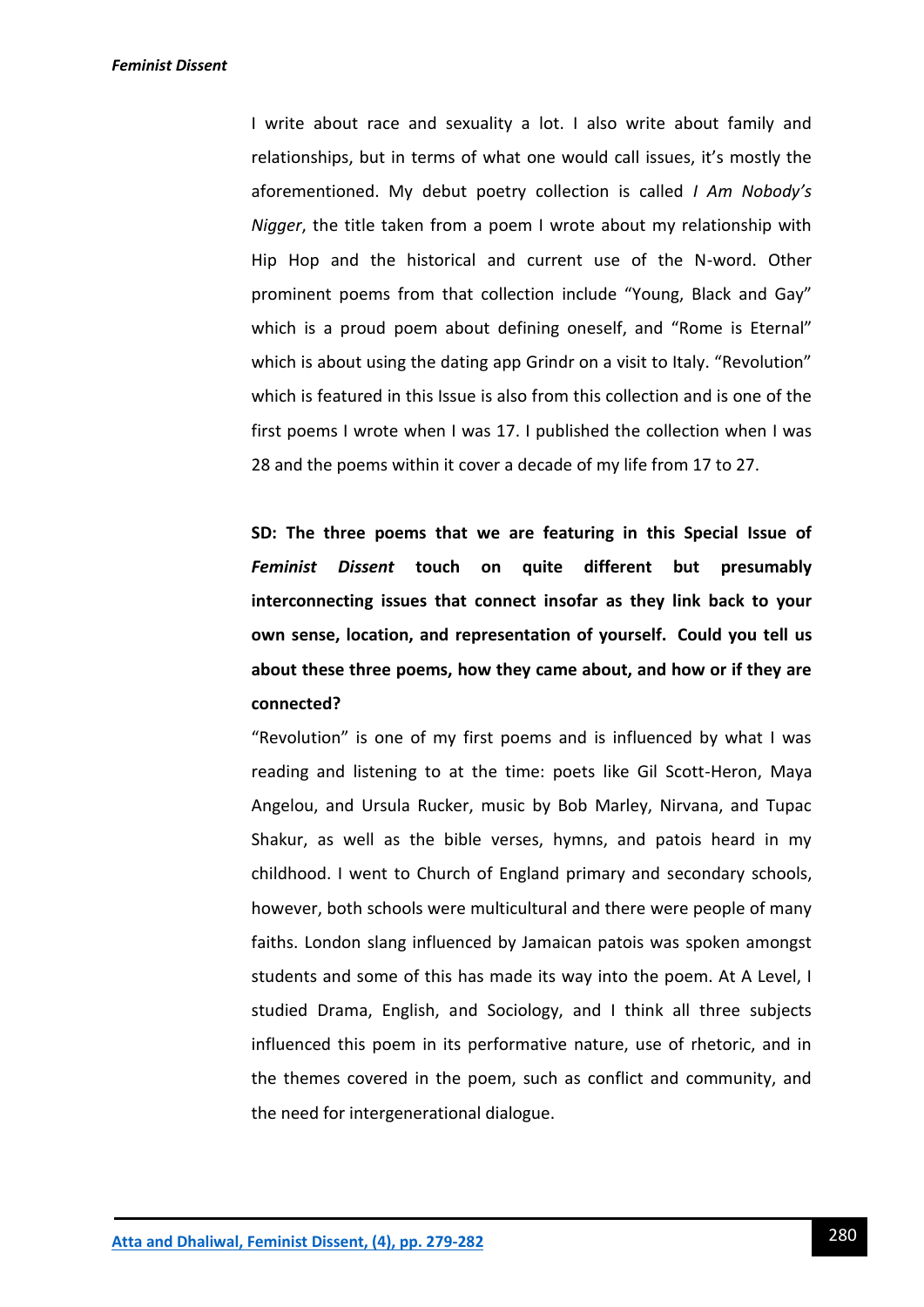*Feminist Dissent*

"I Come From" is a poem I wrote during my MA at Goldsmiths; it was written to be used in schools to model a workshop I lead where I get students to write about where they come from. I do not say Britain, Cyprus, or Jamaica, but allude to these places with food: "I come from shepherd's pie and Sunday roast, / jerk chicken and stuffed vine leaves." I've found that food is a great starting point when asking young people to write about culture. Rather than say I'm British I say, "I come from a British passport". I mention the rainbow flag and the Union Jack to put sexuality on par with national identity, because being part of the LGBT community has been such a strong part of my identity and I have experienced solidarity with LGBT people around the world. The poem ends with these lines: "I come from my own pen but I see people torn apart like paper, / each a story or poem that never made it into a book." I say this to acknowledge my privilege as someone able to freely tell their own story.

"The Black Flamingo" is one of my newest poems and was inspired by a trip to Cyprus to visit my grandparents. Whilst I was there, a black flamingo arrived on the island and was on the news several times a day. My grandfather kept the TV on the news channel most of the time. I saw the image of the black flamingo on TV a lot during this visit, and not only did my grandfather speak about it, but also when I was in cafes and on the beach, it was a topic of conversation amongst holiday makers and locals alike.

I remembered trips to Cyprus as a teenager when my hair was in locs, and people would shout "Bob Marley" at me on the beach and in the street and even touch my hair without permission. Wearing locs was a way I felt connected to my Jamaican heritage, although my Jamaican grandmother did not approve of it at first. I no longer have that hairstyle, but hearing everyone talk about the black flamingo I was reminded of what it was like when they were talking about me.